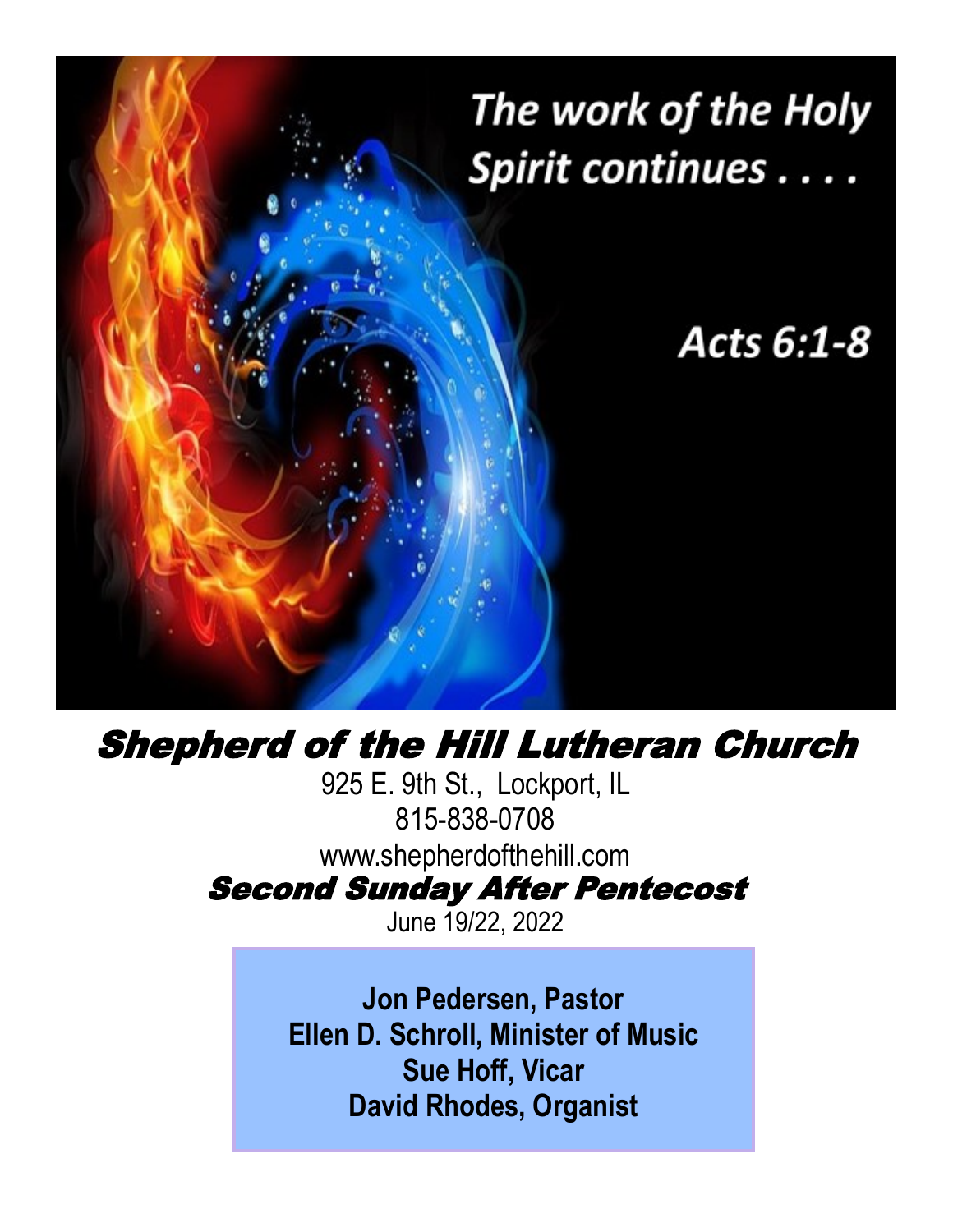**Prelude** *"Come, God, Creator, Holy Ghost"* Arr. Marcel Dupré

**Opening Hymn** *"Here I Am, Lord"* ELW 574

# **Confession and Absolution**

L: Merciful God,

C: we confess that we have not followed your path but have chosen our own way. Instead of putting others before ourselves, we long to take the best seats at the table. When met by those in need, we have too often passed by on the other side. Set us again on the path of life. Save us from ourselves and free us to love our neighbors. **Amen**

## **Kyrie**

L: We pray for the peace that comes from you: your peace for our broken world, your peace that brings wellbeing to your church, your peace that brings the unity of all. Lord, have mercy. Christ, have mercy. Lord, have mercy.

### *"O GOD OF MERCY, GOD OF LIGHT"*

(ELW 714) *1. O God of mercy, God of light, In love and mercy infinite, Teach us, as ever in your sight, To live our lives in you.* 

L: We pray for our salvation. We pray for all our sisters and brothers who have gathered here today in order to worship. Pour out your grace and make us whole again. Lord, have mercy. Christ, have mercy. Lord, have mercy.

> *2. You sent your Son to die for all That our lost world might hear your call; Oh, hear us lest we stray and fall! We rest our hope in you.*

L: Create in us clean hearts, O God. Put a new and right spirit within us. Restore to us the joy of your salvation, and sustain in us a willing spirit. Lord, have mercy. Christ, have mercy. Lord, have mercy.

> *3. And may your Holy Spirit move All those who live to live in love, Till you receive in heav'n above All those who live in you.*

**Hymn of Praise**

### *"JOYFUL, JOYFUL WE ADORE THEE"* (ELW 836)

*1. Joyful, joyful, we adore Thee, God of glory, Lord of love; Hearts unfold like flowers before Thee, Opening to the sun above. Melt the clouds of sin and sadness; Drive the dark of doubt away; Giver of immortal gladness, Fill us with the light of day!*

> Center of unbroken praise. *2. All Thy works with joy surround Thee, Earth and heaven reflect Thy rays, Stars and angels sing around Thee,*

*Field and forest, vale and mountain, Flowery meadow, flashing sea,*